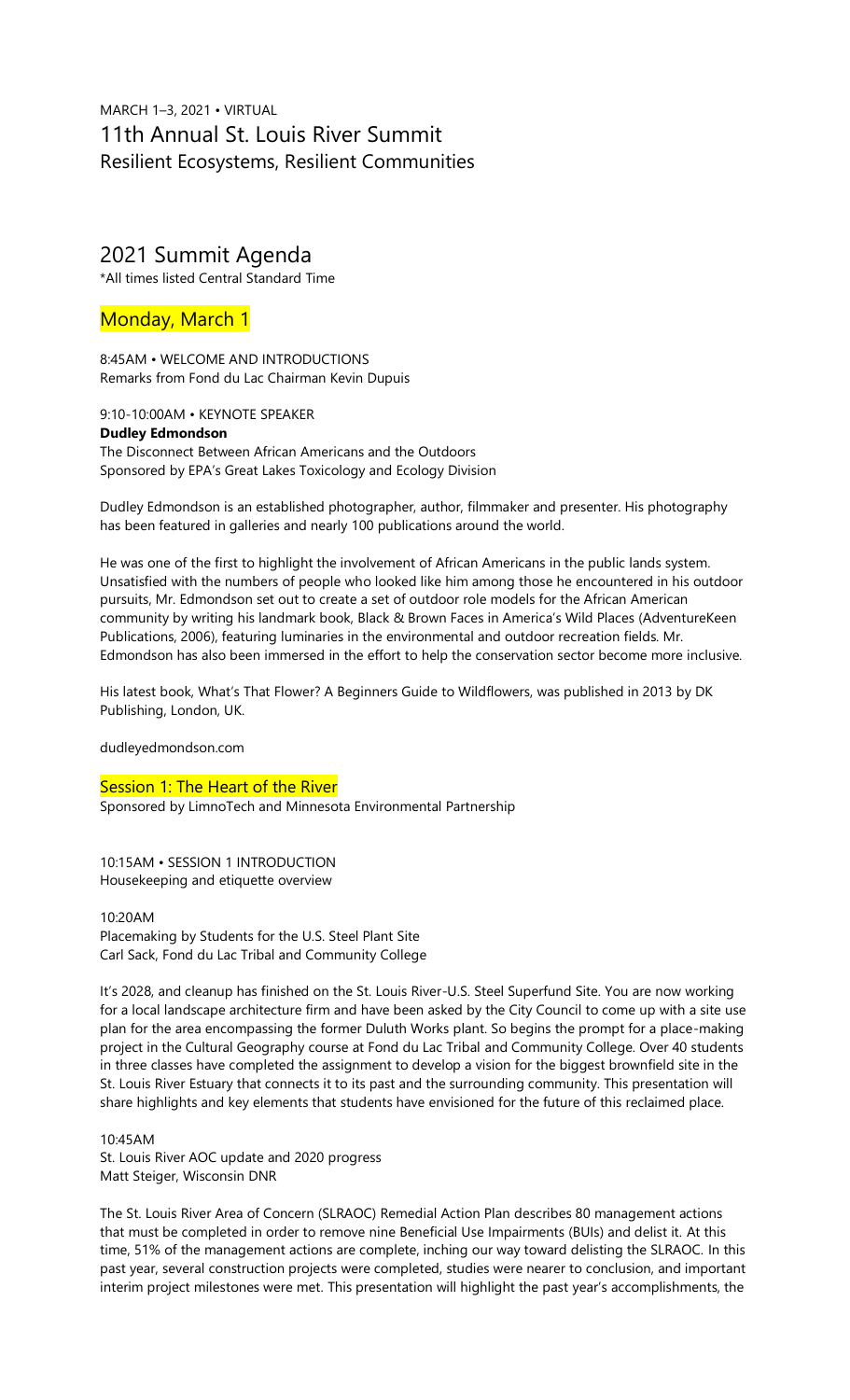current projected BUI removal timeline, planned 2021 field work, and significant milestones expected in 2021.

# 11:20AM

Neighborhood-scale indicators of waterfront revitalization and human well-being in Great Lakes AOCs and coastal communities

Theodore Angradi, US Environmental Protection Agency

Aside from economic data, local-scale (nominally neighborhood-scale) data on change in human wellbeing associated with natural capital improvements are rarely collected. Natural capital improvements at the waterfront may result from remediation, habitat restoration, climate adaptation, revitalization, Brownfield, and other projects. Local data are needed to develop indicators with which to assess the socioeconomic and cultural benefits of these projects for tracking outcomes, decision support, and the development of new tools for communities to use for planning sustainable revitalization. We compiled US Census tract-scale data for five coastal metro areas: Duluth/Superior, Green Bay, Milwaukee, Chicagoland, and Cleveland. Data were obtained from Census Bureau, CDC, NOAA, NGO, EPA, and other sources. We assemble a set of candidate benefit indicators, and a set of candidate indicators of green and built waterfront amenities. Indicators are from multiple human well-being domains including urban design, resilience to disasters, health outcomes, leisure and culture, crime and safety, social networks, natural environments, employment and income, public open space, air quality, demographics, housing, education, land use, and social equity. We will explore associations among amenity and benefit indicators and how those associations are mediated by demographic and geographic covariates. In this presentation we will share preliminary results of this study and outline how these indicators may be useful in the local context.

#### 11:35AM

A Virtual Tour of the Kingsbury Bay and Grassy Point Habitat Restoration Projects Melissa Sjolund, Minnesota DNR

After many years of planning and preparation, restoration of aquatic habitats at Kingsbury Bay and Grassy Point commenced in 2019. Both projects are listed as required management actions associated with the St. Louis River AOC's loss of fish and wildlife habitat beneficial use impairment.

The presentation will give a brief background on the project goals and design, followed by a virtual tour of the restoration in action over the course of the 2019 and 2020 field seasons. The tour will consist of a narrated overview of the restoration work using videos and photos, followed by a brief update on the work remaining for 2021.

## 11:50AM

Preliminary results from tests of activated carbon on mercury bioaccumulation in mesocosms Mitchell Jans, University of Minnesota Duluth

Mercury (Hg) contamination plagues many waterways throughout the nation, impairing wildlife consumption opportunities and creating risk for sensitive populations. Historic contamination is a major issue for sediments in harbors and historic industrial zones and contaminated sediment is a top priority in remediation and restoration efforts. Through the use of activated carbon (AC), sediment-associated Hg binds to amended carbon and is removed from potentially bioaccumulative phases in the ecosystem. Prior research into AC's impact on sediment Hg has been conducted on small scales without realistic ecology and in large ecosystems with little control over geochemistry and hydrology. However, no research has demonstrated AC's effectiveness at an intermediate scale that includes vegetation, flowing water, and tight controls on hydrogeochemical conditions. This project is designed to test the ability of AC to reduce bioaccumulation in a controlled, mesocosm environment with ecological and hydraulic complexity similar to that found in wetlands of the St. Louis River Estuary. Preliminary results with amended material from Kingsbury Bay found that a monoculture of vegetation (Sagittaria latifolia) grew well in sediment with and without 5% by mass AC amendment in both shallow (< 5 cm) and deep (15 cm) water conditions. Dissolved organic carbon (DOC), a key binding phase for Hg, was reduced by 50 to 70% in sediment porewater during the first year of the study. The bioaccumulative form of mercury, methyl mercury (MeHg), was lower in the sediment solid phase after 6 months of amendment. Subsequent years of the study will focus on maintaining water flushing and realistic ecological complexity in mesocosms to determine whether these reductions of Hg and MeHg in sediment translate to lower bioaccumulation in benthic invertebrates and water column algae.

#### 12:05PM • MEET IN THE HALLWAY

A virtual opportunity to 'Meet in the Hallway' (a Zoom breakout room) with presenters. Use this time to ask additional questions and connect with your colleagues!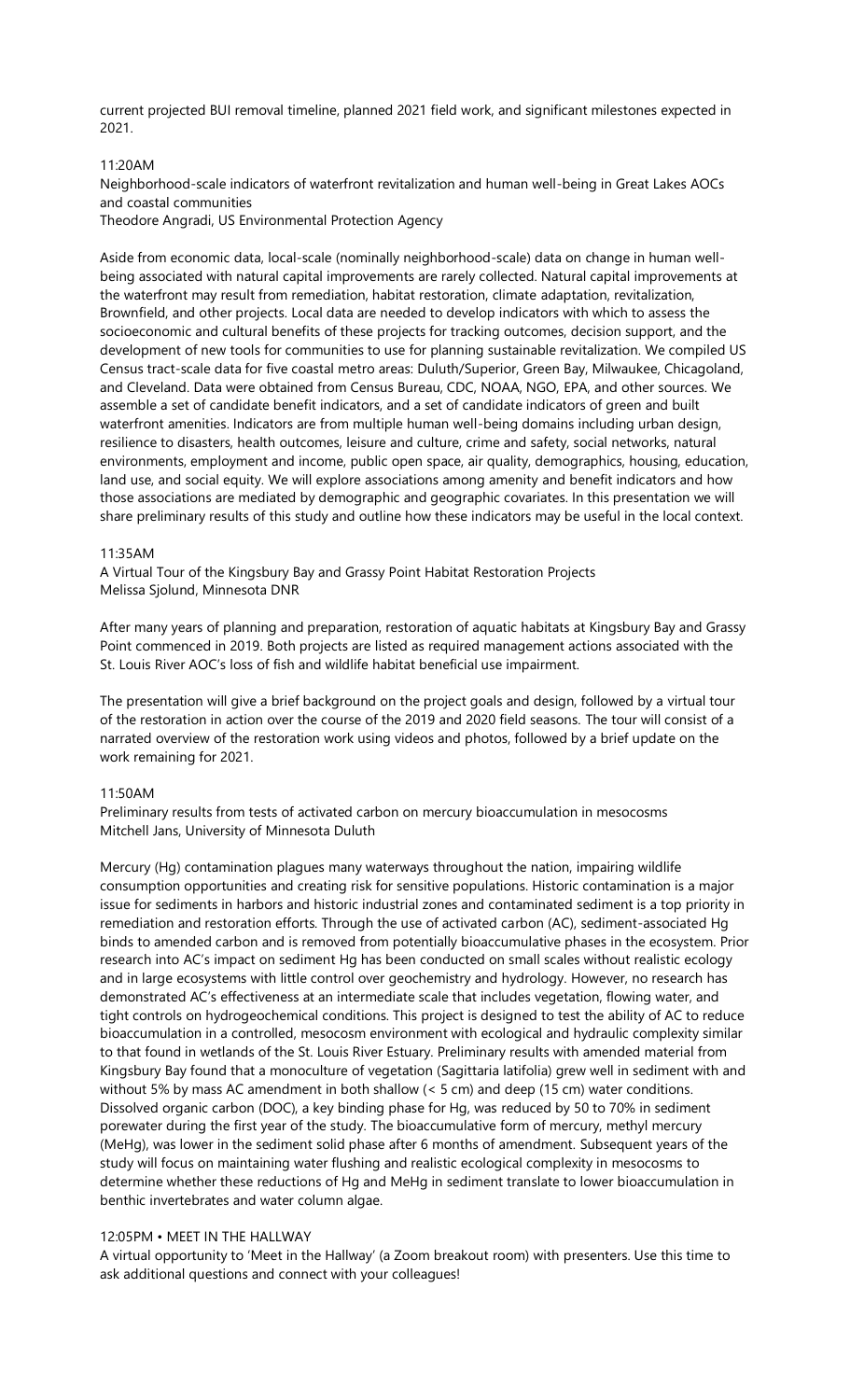# 12:30-1:30PM St. Louis River Landscape Conservation Design Project System Analysis Update Gini Breidenbach, Minnesota Land Trust

In this networking session, the St. Louis River Landscape Conservation Design team will share an update of the system analysis they have been conducting. This analysis, which is being conducted for eight planning units across the estuary landscape, aims to catalog and describe existing plans and projects, assess issues and stakeholder interests, and identify potential metrics and decision support tools that are either available or desired. The objective of this networking session is to (1) share an update of what has been done to date, and (2) provide stakeholders and partners an opportunity for feedback and to contribute insight regarding potential information, data, or resources. A particular focus will be on the Allouez Bay planning unit, where a more detailed natural resources restoration plan is being developed.

# Session 2: Estuary and Tributaries

Sponsored by Wisconsin Sea Grant and Western Lake Superior Sanitary District

2:00PM • SESSION 2 INTRODUCTION Housekeeping and etiquette overview

2:05PM

Duluth's First Natural Resource Management Program Plan Diane Desotelle, City of Duluth

The City of Duluth received Great Lakes Restoration Initiative Funds from the Environmental Protection Agency to advance its work to protect, restore and manage the City's natural resources all directly linked to Lake Superior and the St. Louis River Estuary. The project is providing funds for the development of the City's first ever Natural Resource Management Program Plan (NRMPP). In addition, there are funds to acquire lands for preservation in the St. Louis River corridor and to restore 30 acres of forest designed to enhance bird migration and nesting habitat in the Kingsbury Creek Watershed. The goal of the NRMPP is to establish a framework that is embraced by the community and our federal, state and local partners. The NRMPP will begin to establish clear goals and strategies for the preservation, restoration and management of the City's highly valued public lands in partnership so we can move forward efficiently to complete projects and monitor our work together. This presentation will outline the NRMPP process and provide information on where you can learn more about the process.

2:30PM

Rusty Blackbird migratory stopover in the St. Louis River Estuary Steve Kolbe, Natural Resources Research Institute – UMD

Rusty Blackbirds are among the most rapidly declining bird species in North America, but the reasons driving these declines have confounded researchers. One hypothesis is that suitable habitat during the migratory and nonbreeding seasons is limited. Rusty Blackbirds rely on forested wetlands for nesting, foraging, and roosting during every part of their life cycle. Tens of thousands of Rusty Blackbirds use the north shore of Lake Superior and the St. Louis River Estuary (SLRE) as a migration corridor each spring and fall; this concentration of migrants is rarely seen in other parts of its range. The relative importance of sites within the SLRE to Rusty Blackbirds is poorly understood. In the fall of 2019, eight autonomous recording units were placed along the SLRE to document where, when, and for how long Rusty Blackbirds used the area. While individuals were detected throughout the estuary, Rusty Blackbirds strongly preferred the areas of the upper SLRE from Mud Lake to Chamber's Grove. During the fall of 2020, in an effort to understand the temporal and geographic use of the SLRE by individual Rusty Blackbirds, we fitted 35 birds with telemetry tags and deployed six automated telemetry stations to assess the duration of stay and movements within the estuary. Our results showed that individual Rusty Blackbirds exhibited high levels of stopover site fidelity and remained within the SLRE for up to 24 days, far longer than a typical migratory bird stopover. Our research highlights the critical importance of forested wetlands in the SLRE to declining Rusty Blackbird populations and emphasizes the need to protect and conserve this habitat and restore the estuary and surrounding environs. It also highlights the need for additional research in the estuary that can elucidate the fine-scale habitat needs of Rusty Blackbirds during this important phase of their annual cycle.

# 2:55PM

An update on the Degraded Fish and Wildlife Populations Beneficial Use Impairment (aka BUI 2)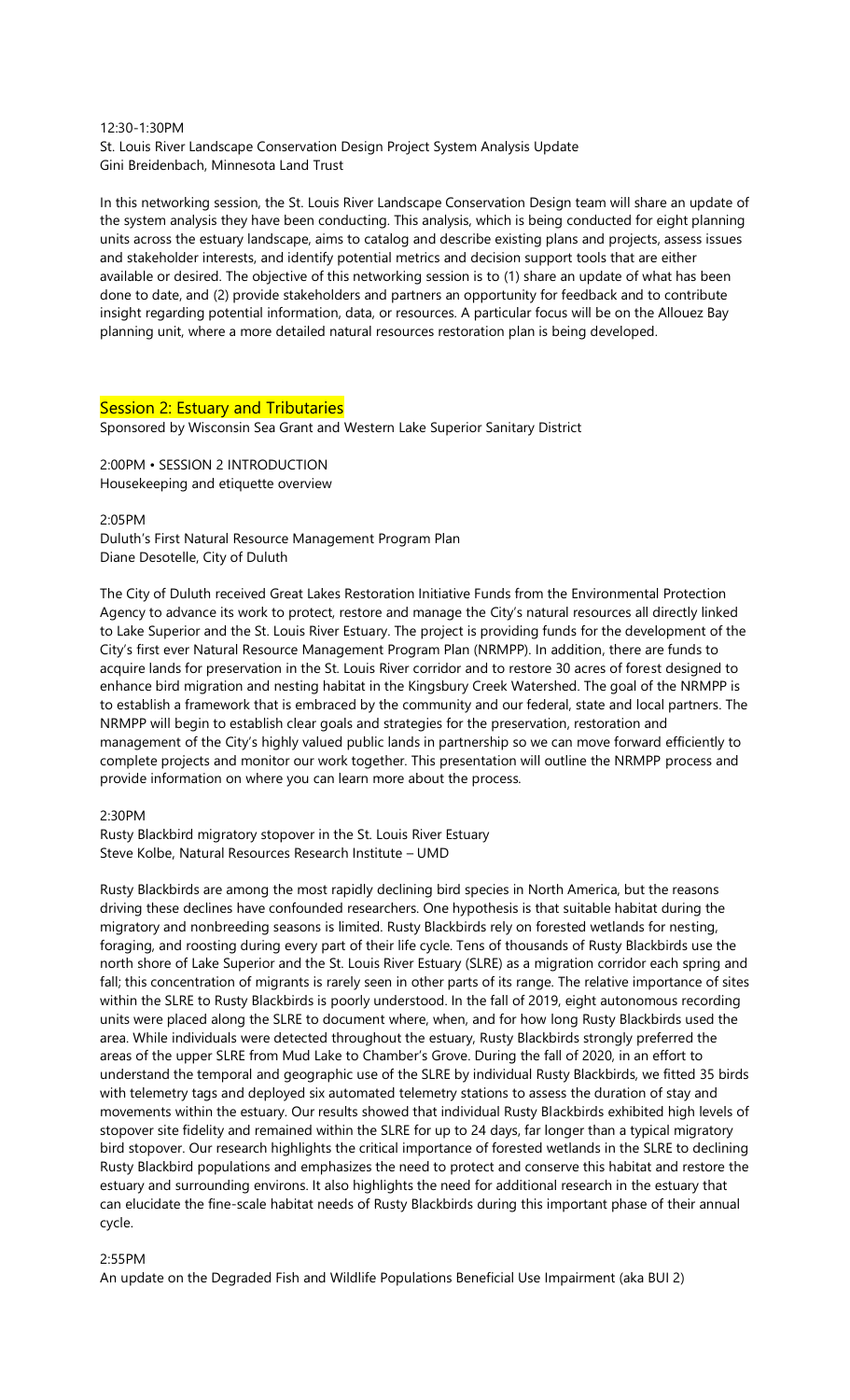#### Melissa Sjolund, Minnesota DNR

The St. Louis River Area of Concern's degraded fish and wildlife populations beneficial use impairment (also known as BUI 2) will be ready for removal consideration in 2021. This will be the fourth BUI proposed for removal out of nine total BUIs in the AOC. The presentation will review the six completed management actions, which include habitat restoration projects, population monitoring, and species-specific studies. Successful completion of the management actions will be compared to objectives set for target species in the estuary and evaluated against the overall removal target for BUI 2. Lastly, the process for BUI removal and public review/participation will be outlined.

## 3:20PM

Unlocking the Secrets to Citizen Science: When and Where Folks Want to Study Streams Tiffany Sprague, Natural Resources Research Institute – UMD

We're back! You may remember us from such classics as "scientists heart big data...but dislike social interactions…" and "we like to give our gauges a monthly sponge bath to keep them clean for our citizens." Rest assured, since the 2019 Summit, we still like data, actively avoid communication, and are routinely sponging down gauges (well, the undergrads are at least). For those just now joining us— Welcome! Duluth was the first city in Minnesota to participate in CrowdHydrology, a nationwide crowdsourced citizen science stream depth monitoring program. Anyone with a cell phone can submit a text message of water depth data observed from a staff gauge (think giant ruler) placed in a nearby stream or lake. In the meantime, we've expanded the network of gauges into communities surrounding Duluth, and have finally started to look at the number one requested analysis—qauge usage and visitation statistics. Are Tuesdays after 5 p.m. a prime time to measure stream depth? Is Dorothy a rock star data-submitter, whereas Mike—well Mike left their phone back at the house the last 365 days… Are city parks really all they're cracked up to be? Join us as we provide the magical formula for getting folks to your citizen science monitoring locations and submitting the data of your dreams. Disclaimer: True magic is reserved for the fortunate few; we're still waiting on our letters.

#### 3:35PM

A Virtual Tour of the Little Balsam Creek Fish Passage Project, Patzau, WI Matt Steiger, Wisconsin DNR

Wisconsin DNR staff will walk you through a filmed tour of the Little Balsam Creek Fish Passage Project. As part of the Loss of Fish and Wildlife Beneficial Use Impairment for the St. Louis River Area of Concern, this project aims to restore free passage to aquatic organisms to over 5 miles of Class 1 trout stream. This project began in 2016 with an AOC-wide culvert/barrier inventory and so far three barriers have been removed in Little Balsam Creek. The final barrier removal is planned for 2022. Perched and damaged culverts were replaced with bankfull-sized, bottomless arch structures and allow fish passage at nearly all flow conditions.

## 3:50PM

Manoomin Restoration in the St. Louis River Estuary Darren Vogt, 1854 Treaty Authority

Manoonim (wild rice) is a culturally significant resource, an important natural food source, and a component of a healthy ecosystem. Historical information suggests that the St. Louis River Estuary once contained vast stands of manoomin. Due to habitat changes and industrial impacts, the resource has been significantly reduced with only small remnant areas present. Improvements in environmental quality in recent years has provided an opportunity for manoomin restoration. Partners worked cooperatively to develop a "Wild Rice Restoration Implementation Plan for the St. Louis River Estuary" in 2014. From 2015 to 2020, a coordinated manoomin restoration initiative occurred. Activities were completed through cooperation between the Minnesota Department of Natural Resources, Minnesota Pollution Control Agency, Wisconsin Department of Natural Resources, Minnesota Land Trust, Fond du Lac Band of Lake Superior Chippewa, 1854 Treaty Authority, and Great Lakes Indian Fish & Wildlife Commission. The Fond du Lac Band acquired manoomin and completed seeding each year. Additional work was done on vegetation removal before seeding and goose deterrents such as construction of exclosures in some years. The 1854 Treaty Authority completed monitoring activities to track restoration success. Since 2015, this restoration effort has seeded 52,944 pounds of manoomin over about 219 acres in 12 different areas. Success has varied, and restoration has likely been impacted by geese browsing and higher water levels. Funding (Great Lakes Restoration Initiative, Great Lakes Restoration Act – National Fish & Wildlife Foundation – Sustain Our Great Lakes, Minnesota Outdoor Heritage Fund) managed by the U.S. Environmental Protection Agency, Bureau of Indian Affairs, Minnesota Department of Natural Resources, Wisconsin Department of Natural Resources, and Minnesota Land Trust has supported project activities. A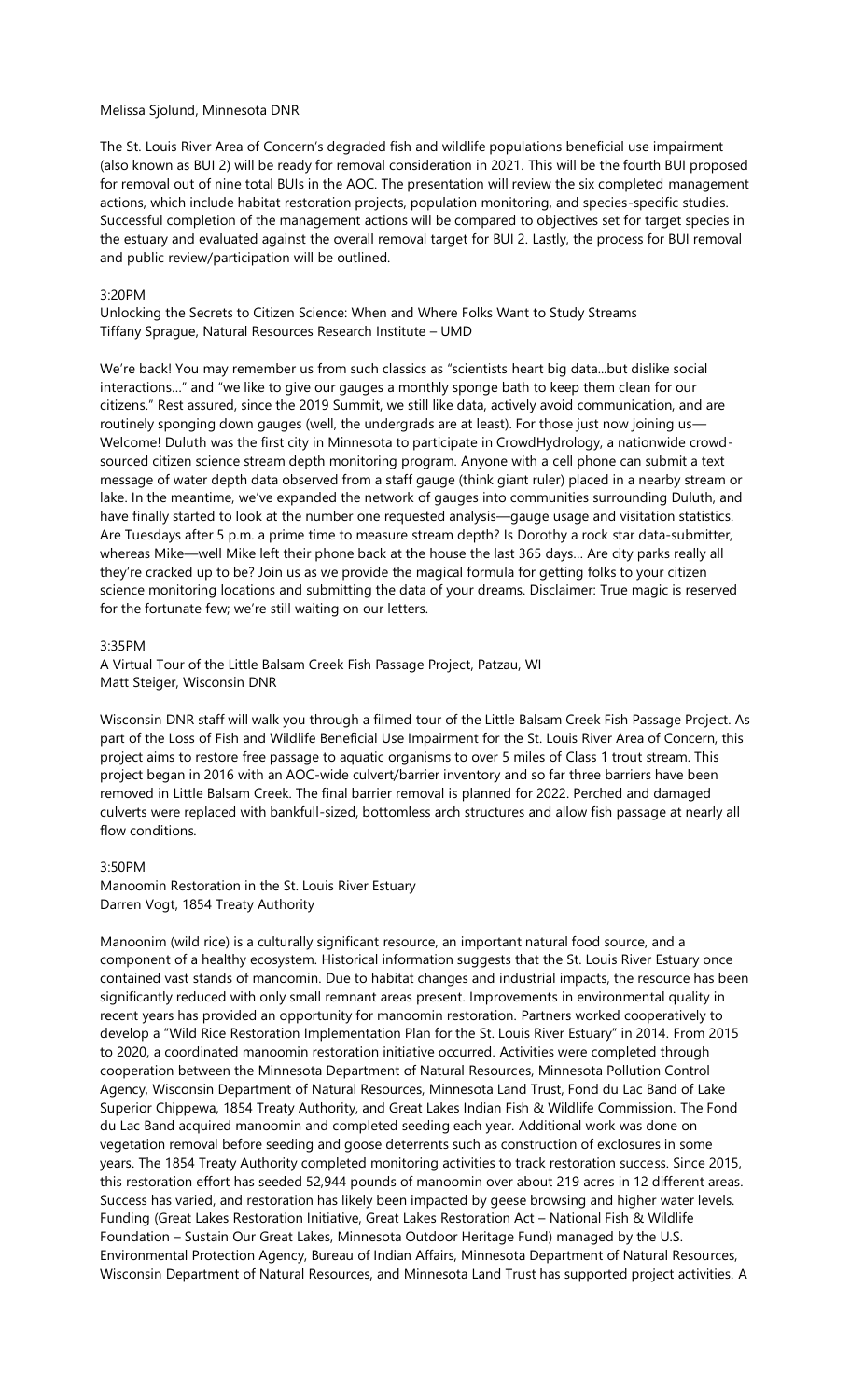report summarizing restoration across all years can be found on the 1854 Treaty Authority website (https://www.1854treatyauthority.org/reports/reports.html).

4:05PM Video: Restoring Wild Rice in the St. Louis River, Matt Steiger

4:10PM • SESSION 2 CLOSE

4:15PM • MEET IN THE HALLWAY

A virtual opportunity to 'Meet in the Hallway' (a Zoom breakout room) with presenters. Use this time to ask additional questions and connect with your colleagues!

# Tuesday, March 2

9:00AM • WELCOME AND INTRODUCTIONS Remarks from Superior Mayor Jim Paine

9:10-10:00AM • KEYNOTE SPEAKER **Cameron Davis** A Field Guide to Hugging the St. Louis River Sponsored by Wisconsin Coastal Management Program

# About Cameron Davis

Cameron Davis is a vice president at GEI Consultants, where he helps the region with coastal resilience, green infrastructure, climate adaptation and water resources. In 2018, he was elected as commissioner at the Metropolitan Water Reclamation District of Greater Chicago after what was one the most unusual races in Illinois history, where he ran as a write-in candidate, beating the previous statewide write-in record set by Franklin Delano Roosevelt in 1944.

From 2009 until 2017, he was President Obama's Great Lakes "czar," coordinating the work of 11 federal departments and serving as the Administration's liaison to Capitol Hill in investing more than \$2 billion under the Great Lakes Restoration Initiative. He also led the federal effort to block Asian carp from reaching the Great Lakes through the Chicago River.

Cam has dedicated his entire career to the public's interest in water, having served as a public interest Clean Water Act attorney, professor at the University of Michigan Law School, and President & CEO of the Chicago-based Alliance for the Great Lakes. But his proudest achievement is having started his career as a volunteer.

He lives across the street from Lake Michigan with his wife Dr. Katelyn Varhely, a child psychologist, and two children.

# Session 3: Our Shared Watershed

Sponsored by Minnesota Sea Grant and Minnesota Land Trust

10:15AM • SESSION 3 INTRODUCTION Housekeeping and etiquette overview

# 10:20AM

Remediation to Restoration to Revitalization: Integrating Ecosystem Services and Human Wellbeing for Waterfront Communities

Joel Hoffman, US EPA Office of Research and Development

Remediation to Restoration to Revitalization (R2R2R) is a social-ecological systems (SES) framework to identify ecological and policy-based relationships between large-scale aquatic sediment remediation projects, associated habitat restoration projects, and waterfront community revitalization. A defining feature of R2R2R is that it possesses three essential feedback loops: a translational ecology feedback loop, an adaptive management feedback loop, and a project management feedback loop. In the R2R2R framework, translating ecological changes from remediation and restoration projects into public benefits (e.g., swimmable water, potential for urban blue and green spaces) using the concept of ecosystem services is critical to support decision-making. The R2R2R framework addresses the role of humans through these feedback loops and recognizes the ability of communities to learn and make choices that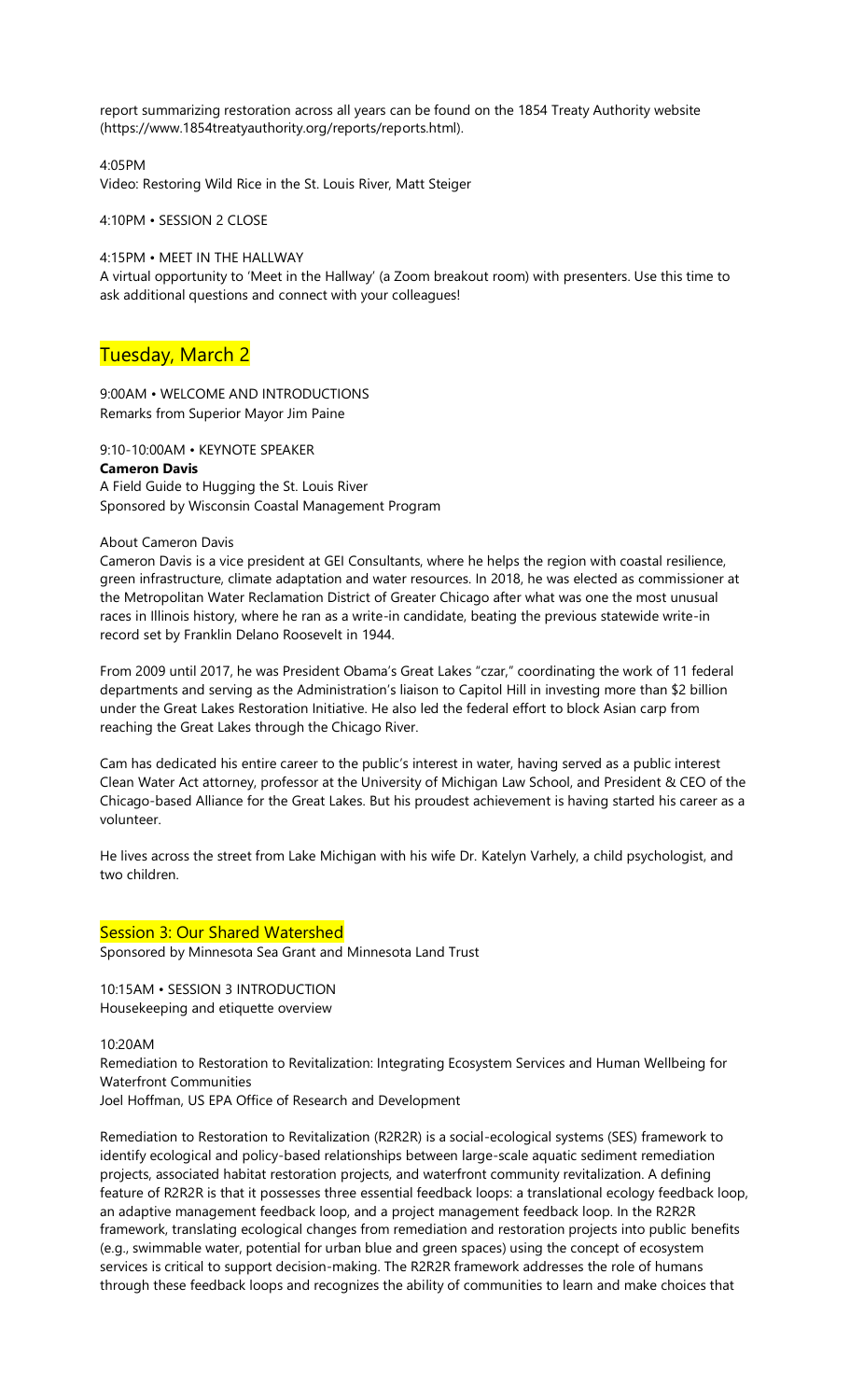improve the environment through translational science, providing a method to adequately consider the complexity of human society that is difficult to include in SES research. In practice, community perceptions and uses of the remediated and restored ecosystem or habitat are central to achieving both ecosystem and community goals. As a practice, the R2R2R framework integrates diverse interests through ongoing opportunities for engagement and provides an opportunity to consider resilience in decision-making through research and science-based analysis of decision alternatives. We use the Great Lakes Area of Concern program to illustrate how R2R2R is ideally incorporated into ecosystem-based management for large, complex sediment remediation and aquatic habitat restoration projects.

## 10:45AM

Building Social Resilience Through Equitable Remediation and Restoration Jennifer Josephs, US EPA

For decades, the EPA has been working to integrate environmental justice (EJ) and social equity through guidance materials, programs, tools, and research initiatives to protect vulnerable and marginalized populations from the harmful effects of environmental contamination. Fully integrating EJ and equity is a work in progress, but the unified calls from marginalized communities for racial justice and equity indicates an opportunity to significantly advance EPA's EJ and equity priorities, including support for marginalized communities impacted by AOC contamination and cleanup. Marginalized populations are disproportionately exposed to environmental contaminants and bear inequitable health consequences. Marginalized populations are often confronted with institutional barriers that inhibit equitable access to resources that support human health and well-being. Marginalized populations are calling on more privileged communities to engage with them to identify, recognize, and break down the barriers of access and institutional racism and to confront racial injustice, discrimination, and inequity. Communities impacted by sustained institutional racism and discrimination may experience trauma that contributes to a cycle of disparity and diminished resilience. We will examine the effects of adverse community experiences and illustrate the connection between institutional racism and discrimination, and how those factors impact marginalized community capacity to not only obtain a higher level of resilience to physical, social, and environmental challenges, but also to engage in and benefit from AOC projects. This research will show that innovative strategies are needed to extend AOC collaborations beyond the standard boundaries of the water and nearshore remediation, restoration, and revitalization activities to address SHC goals for equitable community benefit, well-being, and social resilience.

#### 11:00AM

Expanding the boundaries of resilience: how considering the social creates a stronger Twin Ports Kathleen Williams, US EPA Office of Research and Development

Resilience is a term that has different meanings depending on context, including the ability to resist the harmful impacts of some type of change. Socioecological systems research has been largely based on biophysical and policy approaches and engineering solutions that rely heavily on physical interventions. Other schools of resilience research include psychological impacts or response, as well as community or social vulnerability to different types of hazards (e.g., natural, environmental, economic, and political). Although resilience research and public policy interventions have relied heavily on systems approaches that favor ecological assessment and engineering solutions, this creates a gap because the community and social dimensions of resilience are considered outside the system and may not be part of comprehensive solutions. Scholars in disaster studies and vulnerability have demonstrated that community attributes (e.g., social cohesion and social networks) are important support systems that enhance how a community responds to disturbances. One important environmental change that faces the Twin Ports region is the legacy of contaminants and habitat loss in the rivers and harbors. We argue that the emergence of a network of community advocates and natural resource professions serve as an important network that enhances the ability of organizations and agencies to address this environmental change. More importantly, strength of the social connections create opportunities to connect to networks addressing other stressors to build stronger, more comprehensive network based on mutually beneficial plans and outcomes to enhance regional resilience.

# 11:25AM

Contaminated Sediment Sites in the St. Louis River Area of Concern: How we manage risk and select the best remedial approach

LaRae Lehto, Minnesota Pollution Control Agency

The St. Louis River Estuary is the second largest of 43 locations throughout the Great Lakes that were designated Areas of Concern by the International Joint Commission, requiring cleanup of contaminated sediments. Due to decades of uncontrolled pollution before modern pollution laws went into effect, riverbed sediments are contaminated with mercury, dioxins, polychlorinated biphenyls (PCBs), polycyclic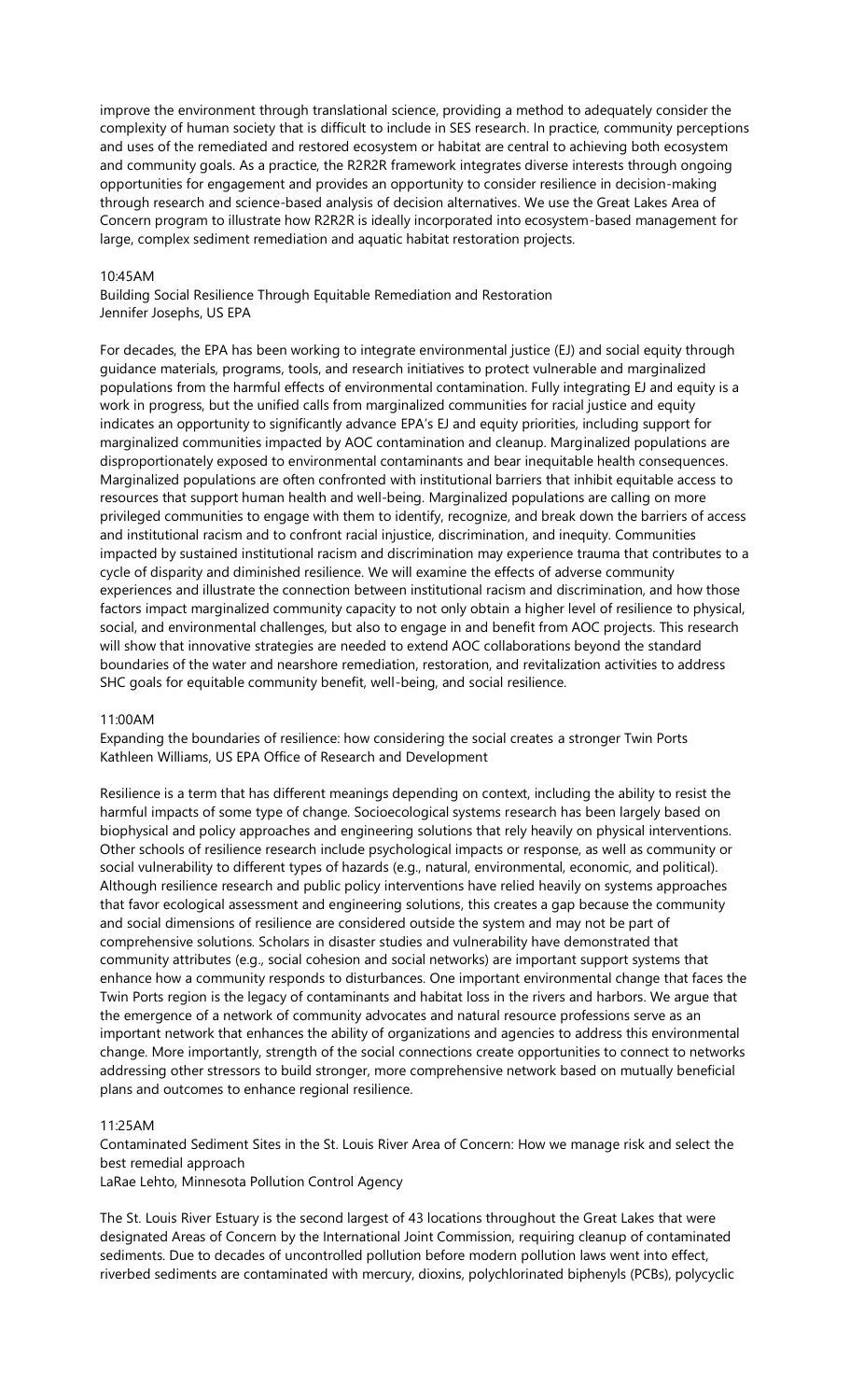aromatic hydrocarbons (PAHs), and heavy metals. These pollutants have settled out in sediments at the bottom of the St. Louis River and continue to threaten public health, contaminate fish and wildlife, and make waterfronts unusable in Duluth and other coastal communities along Lake Superior.

Minnesota's cleanup plan is now underway, made possible by the availability of state and federal funding. It has taken many years of assessment work and planning to enter into the current phase of remedial construction. Once the sites requiring further actions to address contaminated sediments were selected, the next steps were to fully characterize the risks to human health and the environment, and to select the best remedial alternative to effectively manage those risks. There were many factors considered by the MPCA and our project partners when selecting a remedial approach for each site, including the long-term effectiveness and performance, accommodation of current or planned future use, implementability and constructability, cost and funding, the long-term monitoring and maintenance required, potential to improve habitat, and the landowner and public desires for the site.

The three main remedial strategies selected for implementation at the Minnesota sites are engineered caps, application of activated carbon amendments, and full dredge and removal. To date, four contaminated slips have been remediated with engineered caps to remove exposure to contaminated sediments. A full dredge and removal of contaminated sediments has been selected for the ponds behind Erie Pier and Munger Landing sites. Application of activated carbon amendments is the selected remedial alternative for the Scanlon and Thomson Reservoirs.

Learn about the process the MPCA followed, along with our partners at the U.S. Environmental Protection Agency and U.S. Army Corps of Engineers, to manage risk and select the best remedial alternatives for the contaminated sediment sites in the St. Louis River.

#### 11:50AM

Slow the Spread Campaign for Invasive Spiny Water Fleas Valerie Brady, Natural Resources Research Institute, University of Minnesota Duluth

The invasive spiny water flea, a predacious zooplankton, is present and often abundant in Lake Superior, the St. Louis River Estuary, and many inland lakes in the Great Lakes region. Preventing the spread of spiny water flea to uninfested lakes is an important management priority because they can reduce the abundance of native zooplankton, reduce the food for planktivorous and young fish, and thus alter food webs. Humans are the primary spread vectors for spiny water flea through movement of infested water and fouled equipment between lakes. We tested the susceptibility of commonly used fishing gear to fouling by spiny water flea by simulating the use of gear (fishing lines, downrigger cables, bait buckets, livewells, and anchor ropes) on two infested Minnesota lakes. We found that surface and downrigger lines became readily fouled by spiny water fleas when the fleas were present in the water, even at low ambient densities. Lesser amounts of fouling occurred with livewells and downrigger cables. Fouling rarely occurred with bait buckets and anchor ropes. We will highlight our upcoming slow the spread campaign including a towel printed with instructions for wiping off spiny water fleas, and PSAs created for television and YouTube.

# 12:05PM

Quantification and Characterization of Microplastics in the Water Column of Western Lake Superior John Fox, University of Minnesota Duluth

The amount of plastic waste entering the environment has steadily increased over the past 60 years and plastic contamination is now ubiquitous in aquatic systems across the planet. Before chemically degrading to constituent monomers and oligomers, plastic waste in the environment physically breaks down into smaller, more abundant microplastic particles. The behavior of microplastic in the environment is distinct from that of macroplastic and is not yet fully understood. Recent studies of microplastic in the marine environment have fractionated samples by particle dimension to determine the size distribution of microplastic waste and understand its fate in the environment. Efforts to quantify freshwater microplastic waste within the waterways of the Great Lakes region have focused on size fractions greater than 300 μm and sampling has largely been confined to surface waters, and benthic and shoreline sediments. In this project, we aim to characterize the size distribution of microplastic particles in western Lake Superior from 5 μm to 300 μm, to our knowledge a previously uninvestigated size range within Great Lakes waterways. Samples were collected from various depths in the water column to understand the vertical distribution of microplastic waste. This effort to characterize the vertical distribution of microplastic in the water column of Lake Superior is the first of its kind. Sampling occurred at five locations in western Lake Superior and methods included manta trawling, volume sampling, and in situ pumping and filtering. Microplastic identification and quantification is currently ongoing and utilizes visual microscopy, an established yet laborious and bias-prone technique, and FTIR microscopy, a less-established technique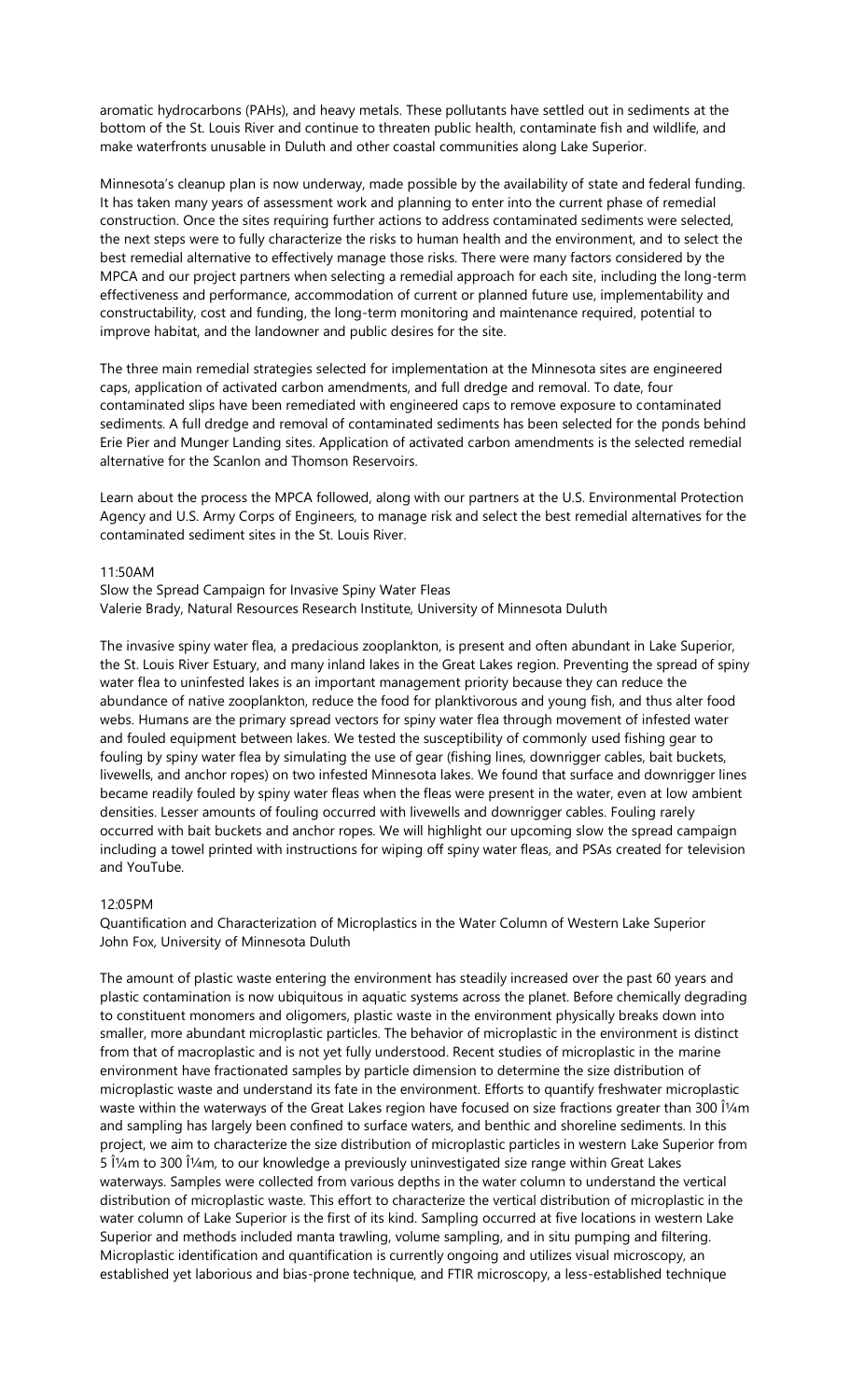that nonetheless has the potential to reduce researcher bias and increase throughput speed via automated counting and characterization. Results from this research will contribute to the growing body of knowledge regarding the fate of microplastic waste in freshwater systems. Knowledge regarding the size and spatial distribution of plastic waste throughout freshwater ecosystems will allow for more efficient conservation policies and targeted efforts aimed at mitigating further contamination.

12:20PM • SESSION 3 CLOSE

## 12:25PM • MEET IN THE HALLWAY

A virtual opportunity to 'Meet in the Hallway' (a Zoom breakout room) with presenters. Use this time to ask additional questions and connect with your colleagues!

# Session 4: Life in a Working Harbor

Sponsored by Roen Salvage Company and Duluth Seaway Port Authority

2:00PM • SESSION 4 INTRODUCTION Housekeeping and etiquette overview

2:05PM

Beneficial Use of Dredged Material

James Luke, US Army Corps of Engineers

Provide an overview of dredging and the beneficial use of dredged material in Duluth-Superior Harbor. Show examples of previous projects that have utilized material for shore protection, beach nourishment, and ecosystem restoration. Discuss the value and need for partnerships amongst a variety of stakeholders.

## 2:30PM

Harbor Technical Advisory Committee (HTAC) – An Overview Mike Wenholz, Metropolitan Interstate Council (MIC)

The Duluth-Superior Metropolitan Interstate Council (MIC) is a regional transportation planning agency. The MIC works with local jurisdictions to encourage local policy decisions and multi-modal infrastructure projects that will provide a transportation system that effectively moves both people and goods, and serves all users. One of three advisory committees to the MIC, the Harbor Technical Advisory Committee (HTAC) is a longstanding, diverse stakeholder group that addresses challenges and opportunities in the Duluth-Superior Harbor, while promoting the port's economic and environmental importance to both communities. It is the only stakeholder group of its kind in the country and has a growing list of successful planning and policy initiatives. This presentation will provide an overview of the HTAC and share several examples of what the HTAC has accomplished.

2:55PM

Paddle Safe: Enhancing water recreation safety in the Twin Ports Madison Rodman, Minnesota Sea Grant

The Twin Ports of Duluth, Minnesota and Superior, Wisconsin, St. Louis River Estuary, and the nearby North and South shores of Lake Superior support a diverse array of user groups. Novice paddlers and freighter captains alike share these beautiful waters. Increased recreational traffic in the Duluth-Superior Harbor prompted the formation of a Harbor Safety Workgroup focused on a variety of water safety topics. This group is a working group of the Navigation Subcommittee of the Harbor Technical Advisory Committee, which is an advisory committee of the Duluth-Superior Metropolitan Interstate Council. In the summer of 2017 the group tasked the University of Minnesota Sea Grant College Program with assessing the perspectives of safety and risk by recreational boaters who use local waters. Results from the 2017 survey identified a need for a coordinated effort promoting paddle sport (canoe, kayak, and paddleboard) safety by leaders in the water safety, paddle sport, shipping, and motorized boating communities. Specific actions recommended included creating safety messaging prioritized to high-activity locations in the Duluth-Superior Harbor, addressing mixed user groups, and creating a web portal with information on local non-motorized boating safety.

In 2020, Minnesota Sea Grant and the Harbor Safety Workgroup received a Short Term Action Request (STAR) grant from Minnesota's Lake Superior Coastal Program to address the actions recommended in the 2017 survey. This short presentation will share the outcomes of the collaborative Paddle Safe Twin Ports project including highlighting the features of the interactive website (PaddleSafeTwinPorts.org) and launch site signs promoting paddle safety. Specifically, the presentation will share unique features of the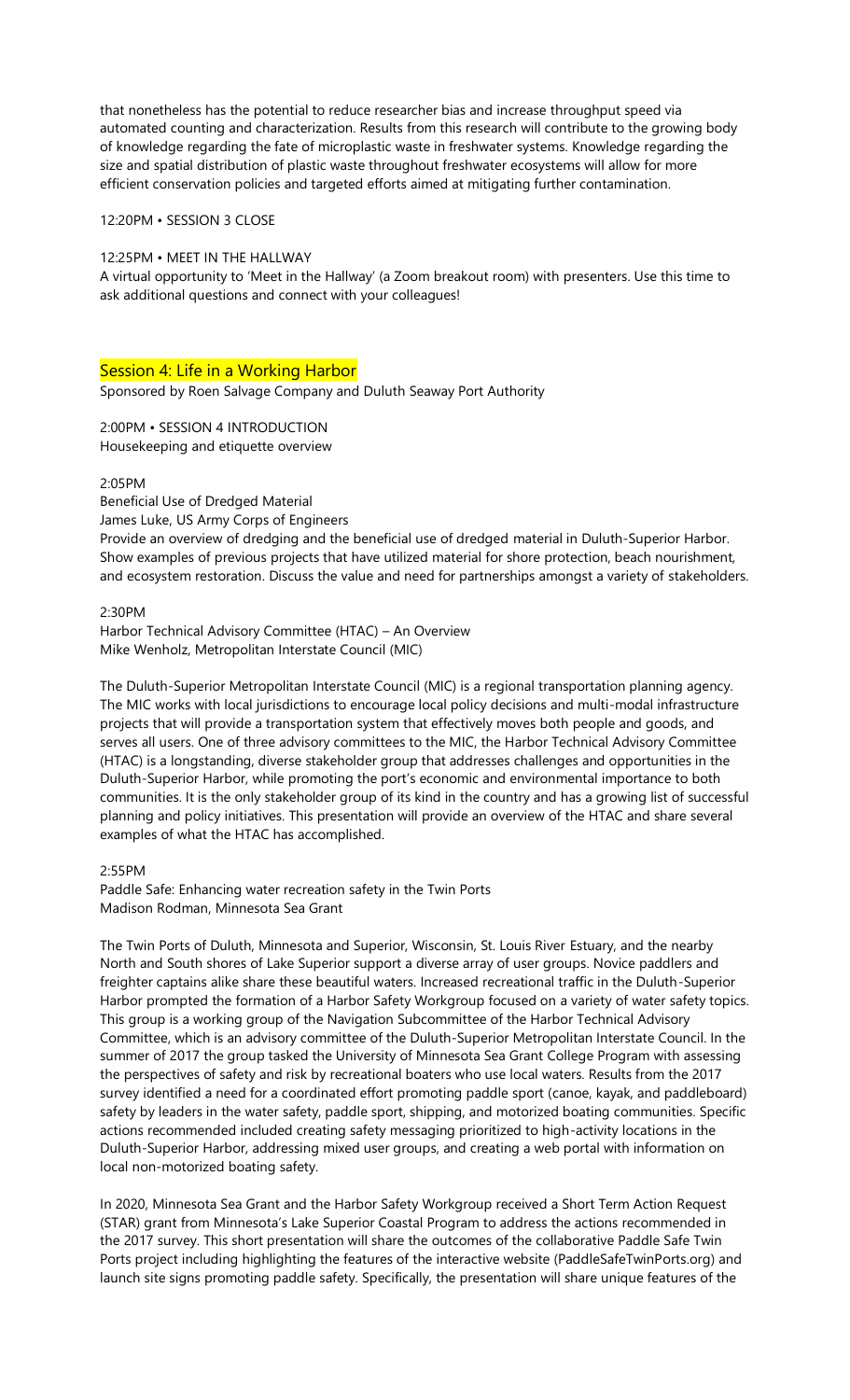website including a digital fillable float plan and local conditions dashboard in anticipation of a busy 2021 water recreation season. The outcomes of the project work to support safe, multi-use working waters for all by addressing the concerns of the maritime shipping industry, tourism, and local recreationalists. Additionally, these outcomes work to proactively convey targeted safety messages in the attempt to circumvent any potential tragedies that could occur on the water—especially those related to paddlers and freight traffic.

## 3:10PM

Barkers Island Beach Restoration: Bringing Water Quality and People Back to the Beach Heidi Saillard, Lake Superior Research Institute (LSRI) – University of Wisconsin–Superior

Over the past decade, routine sampling for E. coli at Barkers Island Inner Beach, a recreational area managed by the City of Superior in Wisconsin, resulted in a high frequency of beach advisories and closures. Restoration of the beach and recreational area was completed in July 2019 and was designed to address potential pathogen contributors identified in a 2015 and 2016 study, such as lack of infiltration, storm water runoff, and persistent presence of nuisance waterfowl. Post-restoration monitoring results presented in this lightning talk indicate increased community use, and improved water quality with fewer advisories and zero beach closures in 2019 and 2020. Continued long-term monitoring and maintenance will be vital in determining the sustained success of this beach restoration project.

## 3:25PM

Video: Restoring Barker's Island Beach in Superior, Matt Steiger

3:30PM • SESSION 4 CLOSE

### 3:35PM • MEET IN THE HALLWAY

A virtual opportunity to 'Meet in the Hallway' (a Zoom breakout room) with presenters. Use this time to ask additional questions and connect with your colleagues!

## $4:00 - 5:00$ PM

#### VIRTUAL POSTER SESSION

Sponsored by University of Minnesota Duluth Large Lakes Observatory and Barr Engineering

This year, the Summit poster session has also moved entirely online. The live poster session will be held from 4-5pm on Tuesday, March 2nd. You will have the chance during this hour to move through various virtual "rooms" to meet and ask questions of poster authors.

Visit the Poster Session site to view all 24 poster submissions. The site is live, and you may view posters at any time before or during the Summit. You will also find the Zoom link to join the live Poster Session on this site.

<https://sites.google.com/wisc.edu/2021-summit-poster/menu>

# Wednesday, March 3

9:00–11:00AM OPTIONAL FIELD TRIPS St. Louis River Estuary Field Trips Sponsored by EA Engineering, Science, and Technology, Inc., PBC and Friends of Lake Superior Reserve

Session 5: Islands, Points, and Bays

Sponsored by Wren Works, LLC and Wisconsin Department of Natural Resources

1:00PM • SESSION 5 INTRODUCTION Remarks from Duluth Mayor Emily Larson

1:15PM Analyzing Interspersion at Allouez Bay for Marsh Bird Planning Nathaniel Miller, Audubon Great Lakes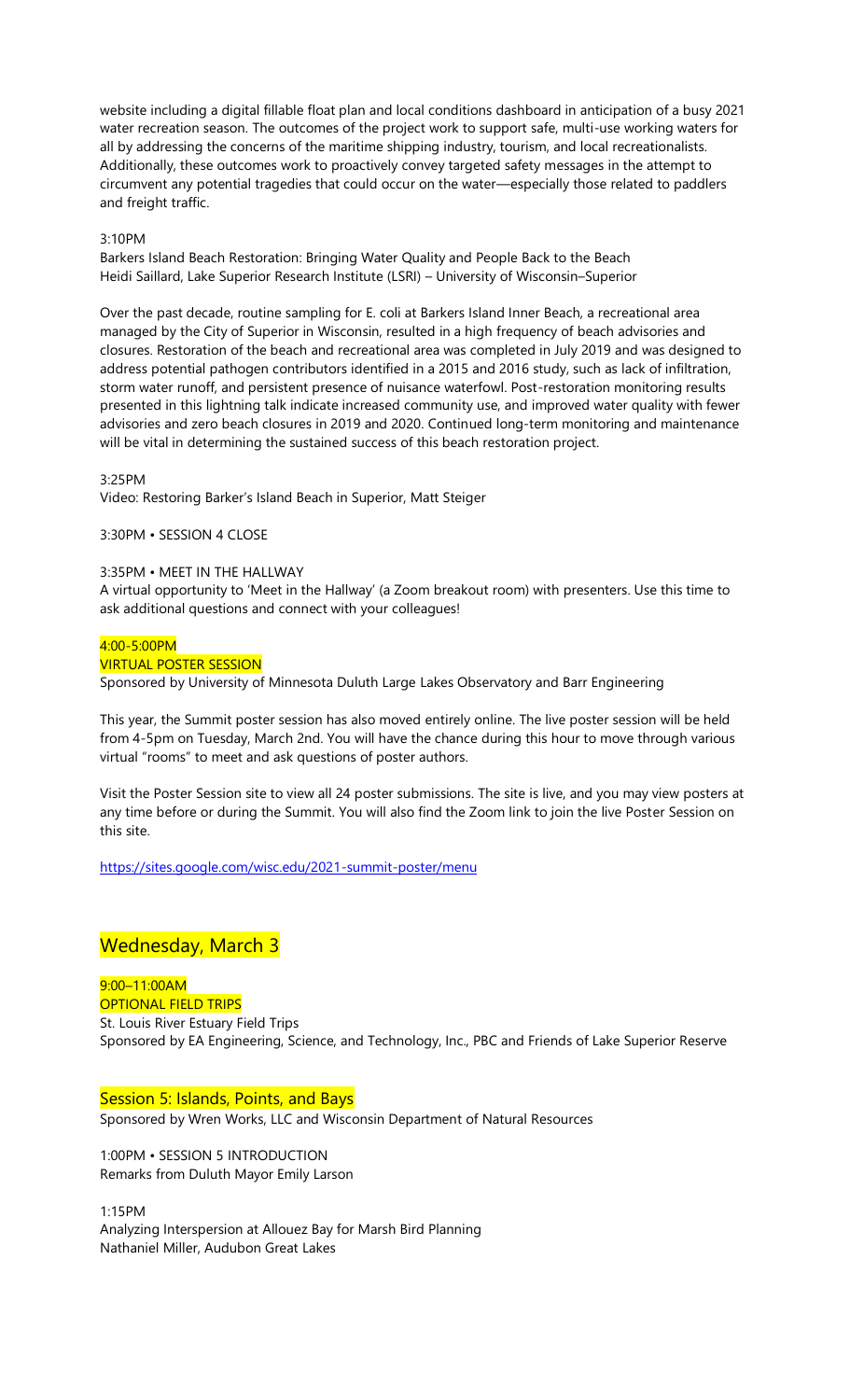Audubon Great Lakes and the Wisconsin Department of National Resources (DNR) have taken and analyzed drone imagery at Allouez Bay with the goal of understanding the composition and structure of the eastern portion of the bay. These data and analyses will inform future restoration and management of the bay with an eye towards creating adequate habitat for breeding marsh birds. In general, Allouez Bay has moderate interspersion with several areas providing the opportunity to create more interspersion through vegetation control or establishment. We will present the details of our completed interspersion analysis and discuss the historical and recent (2020 surveys from NRRI) presence of breeding marsh birds.

# 1:40PM

Wisconsin Point Beach Cleanup for Birds, People and the St. Louis River Estuary Jim Anklam, Friends of Lake Superior Reserve

On September 26, 2020, the Friends of the Lake Superior Reserve conducted its first-ever beach cleanup on Wisconsin Point. This session will offer highlights and outcomes from that cleanup. What were our objectives for conducting the cleanup? Who were our partners? How did we attract participants and who participated? How much trash was collected and where? You will also hear a heartwarming story that emerged during the cleanup. The session will close with how the cleanup led FOLSR partnering with the City of Superior to adopt Wisconsin Point on an ongoing basis.

#### 1:55PM

Interstate Island Avian Habitat Restoration Project: A Virtual Tour Gini Breidenbach, Minnesota Land Trust

Restoration of Interstate Island, home to one of the only two remaining Common Tern colonies in the Lake Superior watershed, is almost complete. The Common Terns, a threatened species in Minnesota and endangered species in Wisconsin, share the island with a colony of approximately 40,0000 Ring-billed Gulls. Both species nest there each summer. Sustained high water levels in recent years combined with more severe storms had reduced available habitat on the island to almost half, causing severe predatory pressure on Common Tern eggs and fledglings from the Ring-billed Gulls. Construction of a restoration project to secure the island habitat for the Common Terns into the future began in Spring 2020. Minnesota Department of Natural Resources, Wisconsin Department of Natural Resources, Minnesota Land Trust, US Fish and Wildlife Service, University of Minnesota – Natural Resources Research Institute, and the US Army Corps of Engineers all worked together to complete the restoration, which is a management action required for removing Beneficial Use Impairment #2: Degraded Fish and Wildlife Populations for the St. Louis River Area of Concern. This presentation will provide a virtual tour of the island, focusing on the restoration efforts completed in 2020. Monitoring data from the Common Tern nesting season and shorebird stopover use from 2020 will be discussed.

### 2:10PM

Resilient Shoreline in Duluth, MN

Dan Veriotti, TRC Companies, Inc.

The shoreline in Duluth, Minnesota has experienced very high water levels exceeding the 100-year event and the Lake Superior storms in 2017, 2018 and 2019 produced very significant shoreline erosion and damages to the lakewalk and boardwalk areas (popular recreational areas), along with city infrastructure. The offshore Lake Superior wave heights typically vary between 14 and 24 feet during significant storms. FEMA assisted with funding for rebuilding a resilient shoreline in Canal Park (3,000 lineal feet), which combines land-based green stormwater management measures and a new shoreline protection system (concrete wall and armor stone revetment). The project is under construction, to be completed in June 2021. The following will be presented: Coastal analysis, design, and construction phases, along with an innovative design project approach for securing stone materials from regional quarries. A summary of other completed shoreline construction projects will also be included. This series of projects brings a new perspective on—

- Selection of design criteria (water level and wave height) for coastal protection
- Resilient shoreline design
- Public access and shoreline management

#### 2:25PM

Erosion Hazards on the St. Louis River Estuary and Minnesota Point Melanie Perello, Minnesota's Lake Superior Coastal Program, DNR

Minnesota's St. Louis River Estuary and Lake Superior shorelines have experienced extensive coastal erosion in recent years, due to high water levels, intense coastal storms and poor land management practices. Erosion impacts on property and infrastructure have cost millions in damages. The first step to understanding the impact of coastal erosion hazards is to locate where hazards exist. However, we lack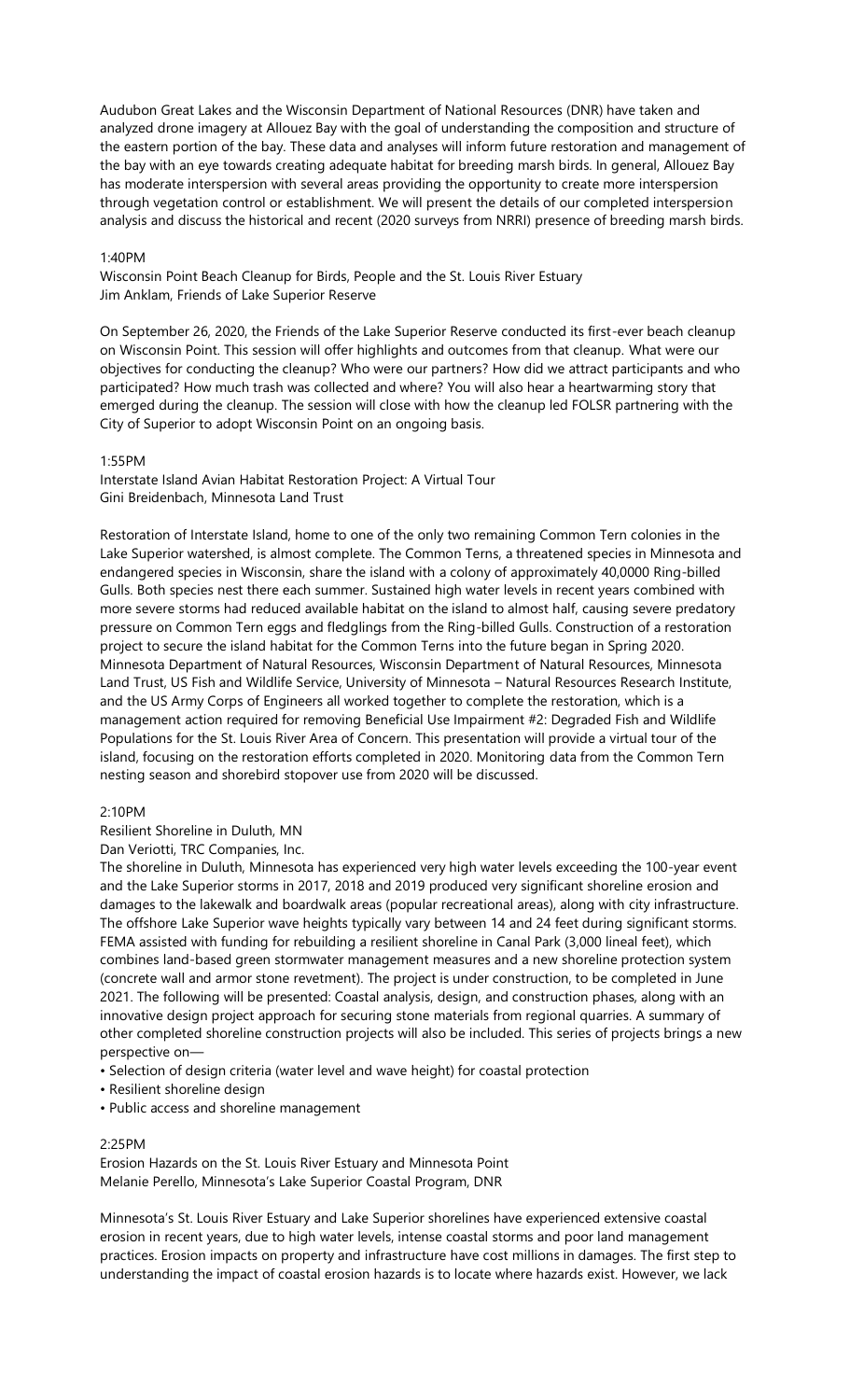historic or current erosion rates in the St. Louis River Estuary or Minnesota Point. The Coastal Erosion Hazard Mapping (CEHM) project, a collaboration of local governments, state agencies and researchers, is working to create new coastal erosion maps for Minnesota. Erosion rates are calculated with the US Geological Survey's Digital Shoreline Analysis System using historical shorelines derived from aerial imagery, harbor charts, and LIDAR datasets. We will present our project to measure erosion rates along our shoreline focusing on the Estuary and Minnesota Point. We will demonstrate how these dynamic shorelines have changed since the Estuary and Harbor were first mapped in 1861 to modern, record high water levels in 2019. We will share how the shoreline has changed over time and how erosion rates have varied over time. As an example, we will show how erosion rates on particular vulnerable areas of Minnesota Point have exceeded three meters a year under recent high water conditions. These erosion rates will help our coastal communities better manage land use and ordinances to mitigate impacts from coastal hazards that threaten public and private property.

## 2:30PM

Video: Protecting Dunes and Restoring Piping Plover Habitat on Wisconsin Point, Matt Steiger

#### 2:35PM • SESSION 5 CLOSE

#### 2:40PM • MEET IN THE HALLWAY

A virtual opportunity to 'Meet in the Hallway' (a Zoom breakout room) with presenters. Use this time to ask additional questions and connect with your colleagues!

# Session 6: Below the Surface

Sponsored by UMD Natural Resources Research Institute and Great Lakes Maritime Research Institute

3:00PM • SESSION 6 INTRODUCTION Housekeeping and etiquette overview

## 3:05PM

Updates from the Lake Superior National Estuarine Research Reserve Deanna Erickson, Lake Superior National Estuarine Research Reserve

In 2020, the Lake Superior Reserve adapted to virtual work and carried out programming in new, innovative ways. As staff delve into 2021, they reflect on many collaborative successes from the last year and share plans for a resilient 2021. Updates from the Coastal Training Program, Research, Monitoring, and Education programs, as well as a preview of the launch of our Stewardship program, will highlight the ways that Summit attendees can connect to the work of the Lake Superior Reserve.

#### 3:20PM

Decreasing the Environmental Risk Associated with Ballast Water: Updates from Great Waters Research Collaborative

Kelsey Prihoda, Lake Superior Research Institute, University of Wisconsin–Superior

Although several vectors for introduction of aquatic nuisance species (ANS) exist within the Great Lakes (e.g., organisms in trade and water recreation), it is believed that commercial shipping accounts for approximately 60% of known invasions since the opening of the St. Lawrence Seaway in 1959. Commercial vessels that operate exclusively within the Great Lakes System (i.e., Laker vessels) are not major contributors of novel invaders into the Great Lakes because less than 1% of ballast water discharged in the Great Lakes by Laker vessels originates from ports in the St. Lawrence River. However, Laker vessels do pose a risk of accelerating the secondary spread of introduced ANS within the Great Lakes. In 2020, the Twin Ports of Superior, Wisconsin and Duluth, Minnesota received over 11 million metric tons of ballast water from domestic sources, and approximately 98% of that ballast water was unmanaged. The St. Louis River Estuary is a hotspot for ANS due to the large volume of ballast water received, high frequency of ballast water discharge events, and short voyage times that ensure discharge of relatively healthy propagules. The Great Waters Research Collaborative (GWRC) is conducting projects that aim to decrease the environmental risk associated with the ballast water vector, and increase the resiliency of the St. Louis River Estuary and other Great Lakes commercial ports to aquatic invaders. This presentation will provide an update on GWRC's progress toward the goal of identifying ballast water management solutions that are effective at reducing propagules in Great Lakes ballast water. Data will be presented from recent projects, and future work under the Great Lakes Ballast Water Research and Development Plan will be discussed.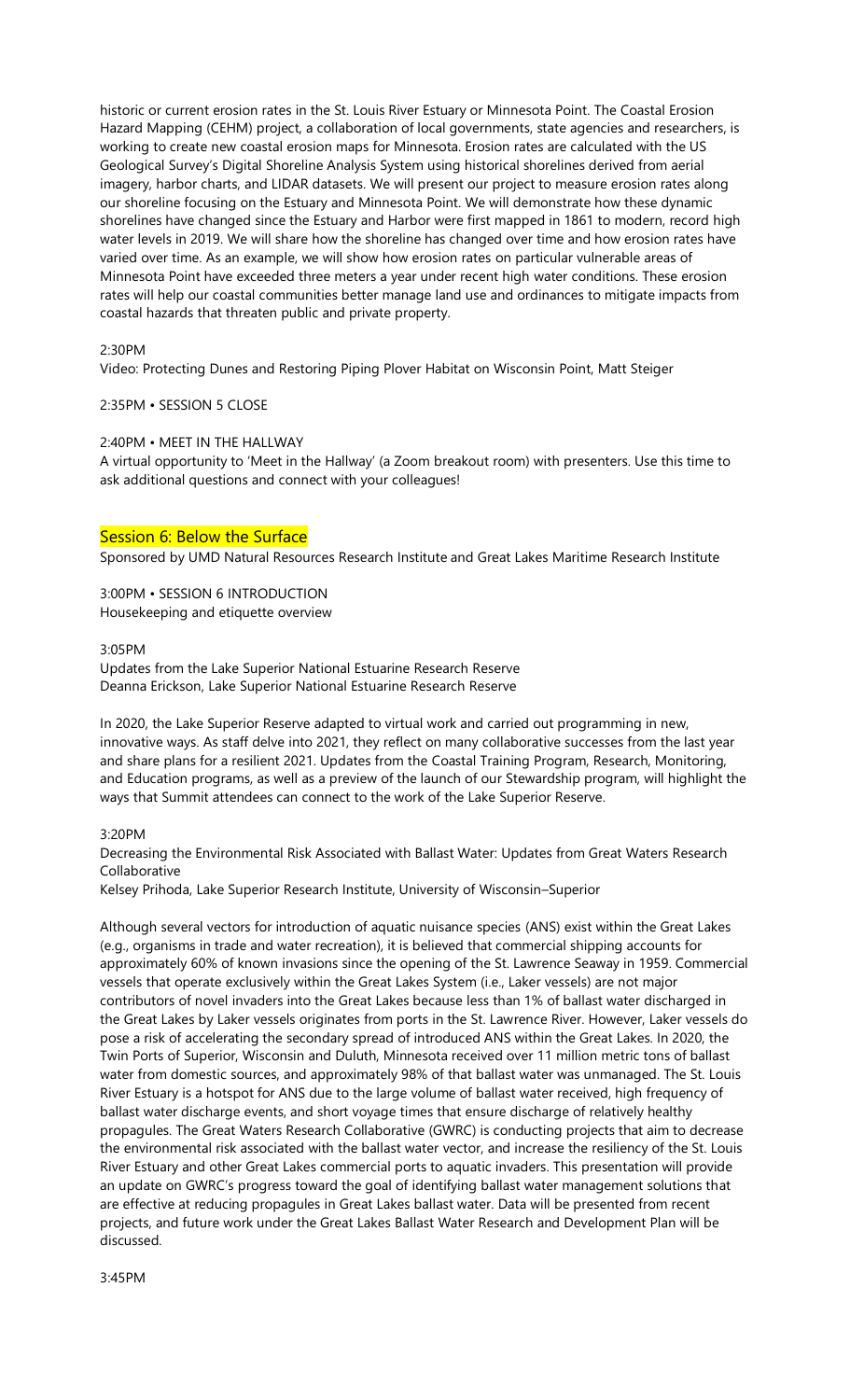Quantifying Adsorption of Model Pollutants onto Various Weathered Plastics Raven Buckman, University of Minnesota Duluth Department of Chemistry and Biochemistry

Plastics in the environment are a global environmental problem and, once in the environment, these plastics are exposed to various environmental stressors and begin to weather or chemically transform. While in the environment, plastics, including microplastics, can act as a substrate for small molecule organic pollutants to absorb to, which may ultimately be ingested by fish or be suspended in water bodies that are used for drinking water. The aim of our research is to quantify the adsorption of coumarin, diuron and bisphenol A (BPA) on the surface of photodegraded polyethylene (PE) and polyethylene terephthalate (PET) that have been weathered with UV light. The polymers were photolyzed with 254 nm UV light for 24, 48 and 72 hours to simulate different degrees of environmental weathering observed in natural samples. Plastics were placed in aqueous solutions with differing concentrations of either coumarin, diuron or BPA and the solution concentration was quantified with liquid chromatography (UPLC). The adsorption was observed as a decrease in the solution concentration of the pollutant and the change in concentration was modeled with a Langmuir isotherm to determine equilibrium distribution coefficients. Changes in the distribution coefficient were related to the materials properties, including hydrophobicity and surface area, and it was observed that adsorption of model pollutants is affected by a balance between chemical changes in the polymer and sites for adsorption. Through this work, we can better understand the implications for plastic waste in our environment.

#### 3:50PM

Minnesota DNR St. Louis River Estuary gillnet survey overview: 1980–2020 Jeramy Pinkerton, Minnesota Department of Natural Resources

The Minnesota Department of Natural Resources has conducted near-annual gillnet assessments of the St. Louis River Estuary since 1980 to monitor the Walleye population, evaluate the Lake Sturgeon rehabilitation program and gather information on other fish species. Gillnet catch rates of various species, such as Walleye, River Ruffe and Yellow Perch have changed overtime. We investigated how management changes, catch rates of other species and other biotic and abiotic factors may have contributed to these changes.

## 4:15PM • SESSION 6 CLOSE

4:20PM • MEET IN THE HALLWAY

A virtual opportunity to 'Meet in the Hallway' (a Zoom breakout room) with presenters. Use this time to ask additional questions and connect with your colleagues!

#### 7:00–8:00PM

# The River Talks: A River of Poems

Sponsored by Duluth Pottery & Tile and The Izaak Walton League

During "A River of Poems," a dozen poets from around the world and across the country will read their powerful, provocative and beautiful poems about rivers – the St. Louis River or others. This event is free and open to the public. Come experience a different perspective on waterways!

The selected poets are:

Tyler Dettloff (Michigan) "My Stars"

Heather Dobbins (Arkansas) "I Held us on for 36 Hours after the Levee Broke to Hell"

Ben Green (New Mexico) "Immersion: A Prayer of Intent"

Lorraine Lamey (Michigan) "Catching Your Drift"

Joan Macintosh (Newfoundland) "The Current Feels"

Kate Meyer-Currey (England) "Timberscombe"

Rebecca Nelson (California) "Of the St. Louis River"

Stephanie Niu (New York) "To the Beaver's Eyes"

Diana Randolph (Wisconsin) "Knowing the Way"

Ron Riekki (Florida) "It Took a Long Time to Discover"